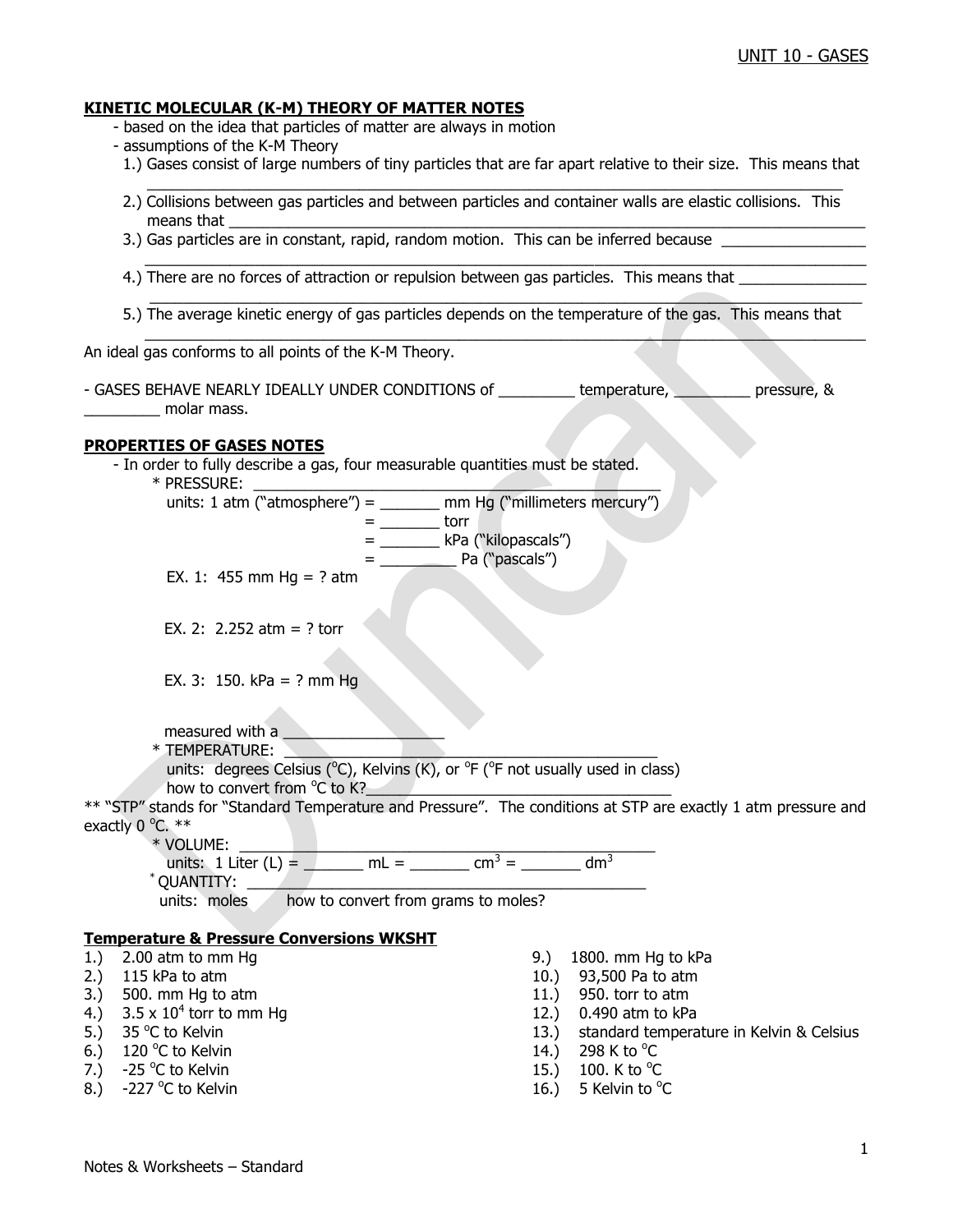#### **IDEAL GAS EQUATION NOTES**

 $P V = n R T$ "P" stands for \_\_\_\_\_\_\_\_\_\_\_\_\_\_\_\_\_, must be in units of \_\_\_\_\_\_\_\_\_\_\_\_\_\_\_\_\_\_\_\_\_\_\_\_\_\_ "V" stands for \_\_\_\_\_\_\_\_\_\_\_\_\_\_\_\_\_, must be in units of \_\_\_\_\_\_\_\_\_\_\_\_\_\_\_\_\_\_\_\_\_\_\_\_\_\_ "n" stands for \_\_\_\_\_\_\_\_\_\_\_\_\_\_\_\_\_\_, must be in units of \_\_\_\_\_\_\_\_\_\_\_\_\_\_\_\_\_\_ "T" stands for \_\_\_\_\_\_\_\_\_\_\_\_\_\_\_\_\_, must be in units of \_\_\_\_\_\_\_\_\_\_\_\_\_ "R" stands for the Ideal Gas Constant, has a value of 0.0821 with units of Ligatm mole . The mole of the state of the state of the state of the state of the state of the state of the state of the state of the state of the state of the state of the state of the state of the state of the state of the stat mole  $\cdot$  K EXAMPLE 1: Q: What pressure is exerted by 0.325 moles of hydrogen gas in a 4.08 L container at 35  $^{\circ}$ C? A:  $PV = n RT$  solving for P ...  $P = n RT$  V  $n = 0.325$  moles (correct unit) T =  $35 \text{ °C}$  (need to convert to K) T =  $35 \text{ °C} + 273 = 308 \text{ K}$  $V = 4.08$  L (correct unit) P =  $(0.325 \text{ moles}) (0.0821 \text{ L} \text{atm/mole K}) (308 \text{ K}) = 2.01 \text{ atm}$  $(4.08 \text{ L})$ EXAMPLE 2: Q: What mass of chlorine gas,  $Cl_2$ , in grams, is contained in a 10.0 L tank at 27  $^{\circ}$ C and 3.50 atm of pressure? (Answer: 101 grams)

## EXAMPLE 3:

Q: A gas at 20.0  $\degree$ C and 3.98 atm contains 1.45 moles of gas particles. What volume does the gas occupy? (Answer: 8.77 L)

## **Ideal Gas Equation 1 WKSHT**

- 1.) What is the pressure exerted by 2.0 moles of an ideal gas when it occupies a volume of 12.0 L at 373 K?
- 2.) A flashbulb of volume 2.6 cm<sup>3</sup> contains O<sub>2</sub> gas at a pressure of 2.3 atm and a temperature of 26<sup>o</sup>C. How many moles of  $O<sub>2</sub>$  does the flashbulb contain?
- 3.) If 0.20 moles of helium occupies a volume of 64.0 liters at a pressure of 0.15 atm, what is the temperature of the gas?
- 4.) What is the volume of 0.35 moles of gas at 1.7 atm of pressure and a temperature of 100 K?
- 5.) What is the pressure of 1.5 moles of an ideal gas at a temperature of 150 K and occupies a volume of 20.0 liters?
- 6.) How many moles of gas occupy 16.2 liters at a pressure of 1.05 atm and a temperature of  $37^{\circ}$ C?

## **Ideal Gas Equation 2 WKSHT**

- 1.) Calculate the volume of exactly 1.00 mole of a gas at STP.
- 2.) How many moles of nitrogen are present in 17.8 liters at 27  $^{\circ}$ C and 1.3 atm pressure?
- 3.) What is the pressure of 2.3 moles of carbon dioxide at 235 K occupying 23.7 liters of space?
- 4.) If there are 4.02 x  $10^{23}$  molecules of N<sub>2</sub>O in a sample, how many moles are there?
- 5.) Using answer from #4, calculate the pressure of the gas if it occupies 27,025 cm<sup>3</sup> of space at 38.0 °C.
- 6.) How many grams of NH<sub>3</sub> are present in 35.0 dm<sup>3</sup> of space at 78.3 K and 0.853 atm of pressure?
- 7.) What is the temperature of 34.2 grams of sulfur dioxide occupying 30.0 liters of space and having a pressure of 800. torr?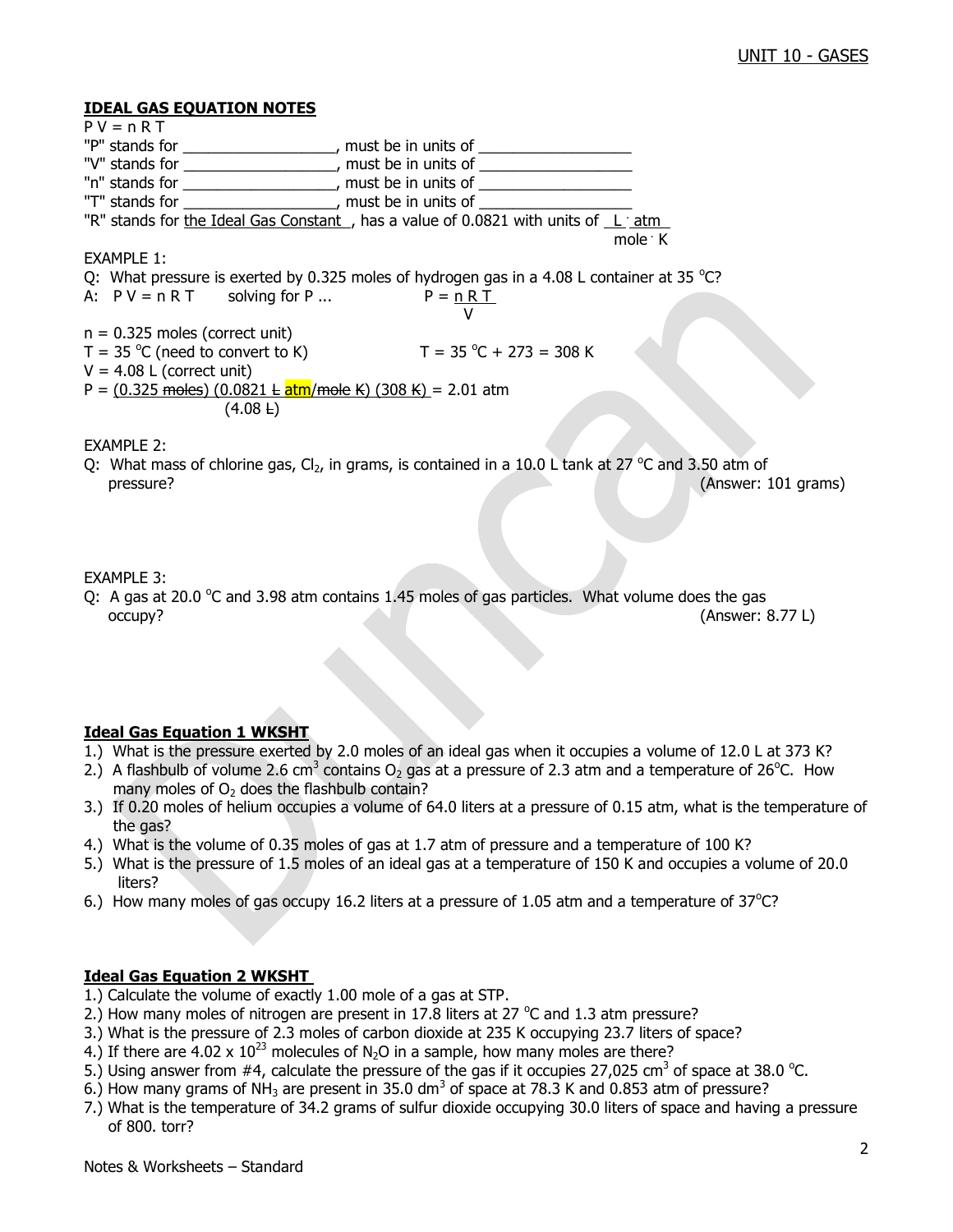- 8.) What is the pressure (in mm Hg) of 79.4 grams of boron trifluoride in a 20.0 L container at a temperature of 245 K?
- 9.) How many grams are in a sample of arsenic trifluoride that has a volume of 17,600 mL and a temperature of 92 °C and a pressure of 108,732 Pa?
- 10.) How many kilopascals of pressure are exerted by 23.8 liters of oxygen with a mass of 175 grams at a temperature of 58 °C?
- 11.) How many moles of argon are in 30.6 liters at 28 K and 658 mm Hg of pressure?
- 12.) How many grams of argon are found in  $# 11$ ?

## **GAS LAWS NOTES**

\* Unlike Ideal Gas Equation, the "Gas Laws" describe one gas undergoing a change in conditions. The Gas Laws are also different from the Ideal Gas Equation because you do not have to convert any units except temperature that has to be in Kelvins.

Combined Gas Law:

$$
P_1 V_1 = P_2 V_2
$$
\nCombined Gas Law:

\n
$$
\frac{P_1 V_1 = P_2 V_2}{T_1}
$$

\* All of the other gas laws can be derived from the combined gas law. \*

 $\sim$  Boyle's Law

- describes relationship between pressure & volume when temperature is constant
- because temperature is constant, it can be excluded from the equation
- so, equation for Boyle's Law is \_\_\_\_\_\_\_\_\_\_\_\_\_\_\_\_\_\_\_\_\_\_\_\_\_\_\_\_

- pressure & volume are \_\_\_\_\_\_\_\_\_\_\_\_\_\_\_\_\_\_ proportional

- graph of pressure vs. volume would have the general shape of

EXAMPLE: A sample of gas occupies 15 liters under 2.1 atm of pressure. What would the volume of the gas be if the pressure were decreased to 1.2 atm? (Assume that temperature is constant.)

~ Charles' Law

- describes relationship between volume & temperature when pressure is constant
- because pressure is constant, it can be excluded from the equation
- 
- so, equation for Charles' Law is \_\_\_\_\_\_\_\_\_\_\_\_\_\_\_\_\_\_\_\_\_\_\_\_\_\_\_\_ - volume & temperature are
- graph of volume vs. temperature would have the general shape of

EXAMPLE: When I purchase a helium balloon at the store (where the temperature is 25  $\rm{^{\circ}C}$ ) for my friend's birthday, the clerk fills the balloon to a volume of 20.0 liters. When I go outside, the balloon shrinks to a volume of 17.9 liters. What is the temperature outside?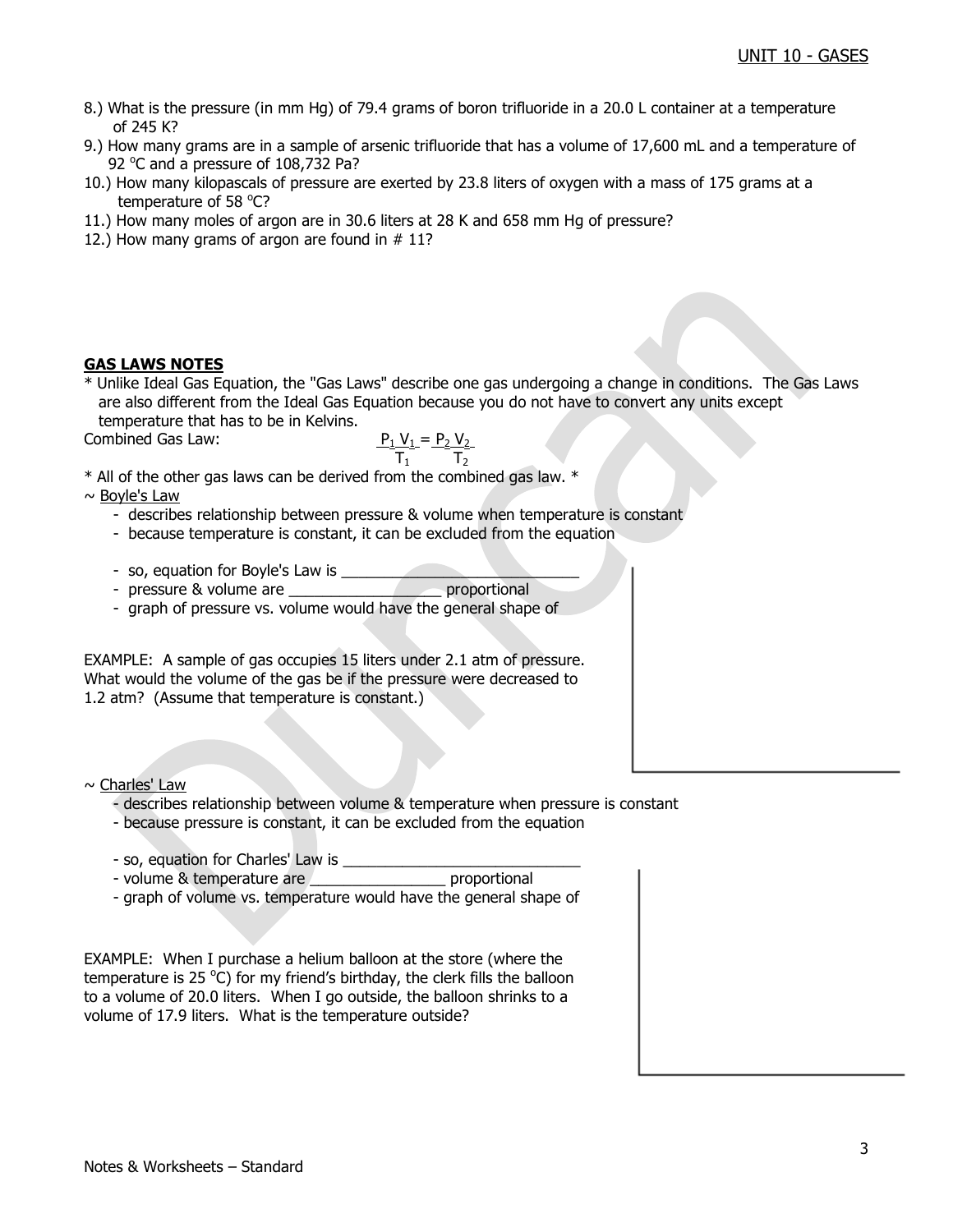$\sim$  Gay-Lussac's Law

- describes relationship between pressure & temperature when volume is constant
- because volume is constant, it can be excluded from the equation
- so, equation for Gay-Lussac's Law is
- pressure & temperature are example are proportional
- graph of pressure vs. temperature would have the general shape of

EXAMPLE: An aerosol can has an internal pressure of 2.75 atm at room temperature (25 $^{\circ}$ C). What is the pressure in the can if I leave it outside in the sun and the temperature goes up to 35  $^{\circ}$ C?

## **Gas Law Problems WKSHT**

- 1.) The gas pressure in an aerosol can is 1.5 atm at 25  $^{\circ}$ C. Assuming that the gas inside obeys the ideal gas equation, what would the pressure be if the can were heated to 450  $^{\circ}$ C?
- 2.) A pocket of gas is discovered in a deep drilling operation. The gas has a temperature of 480  $^{\circ}$ C and is at a pressure of 12.8 atm. Assume ideal behavior. What volume of the gas is required to provide 18.0 L at the surface at  $1.00$  atm and 22 °C?
- 3.) A fixed quantity of gas is compressed at constant temperature from a volume of 368 mL to 108 mL. If the initial pressure was 5.22 atm, what is the final pressure?
- 4.) A gas originally at 15 °C and having a volume of 182 mL is reduced in volume to 82.0 mL while its pressure is held constant. What is its final temperature?
- 5.) At 36 °C and 1.00 atm pressure, a gas occupies a volume of 0.600 L. How many liters will it occupy at 0.0 °C and 0.205 atm?
- 6.) What is the temperature at which  $9.87 \times 10^{-2}$  moles occupies 164 mL at 0.645 atm?
- 7.) Chlorine is widely used to purify municipal water supplies and to treat swimming pool waters. Suppose that the volume of a particular sample of Cl<sub>2</sub> is 6.18 L at 0.90 atm and 33 °C. What volume will the Cl<sub>2</sub> occupy at 107  $^{\circ}$ C and 0.75 atm?
- 8.) A gas exerts a pressure of 1.5 atm at 27  $^{\circ}$ C. The temperature is increased to 108  $^{\circ}$ C with no volume change. What is the gas pressure at the higher temperature?

## **GAS STOICHIOMETRY NOTES**

- \* chemical reaction is happening
- \* deals with two different substances (at least 1 is a gas)
- \* given chemical equation
- \* assume reaction occurs at STP unless otherwise noted

-------------------------------------------------------------

## **To solve stoichiometry problems… ALWAYS!!!!!!!!!!! \*\* WRITE THE BALANCED EQN & GIVEN AND UNKNOWN INFORMATION! \*\***

| If given                                                           | <b>Problem asks for</b>      | Use step(s) |
|--------------------------------------------------------------------|------------------------------|-------------|
| Moles                                                              | moles                        |             |
| Moles                                                              | grams, molecules, or liters  | 2 & 3       |
| Grams, molecules, or liters                                        | moles                        | 1 & 2       |
| Grams, molecules, or liters                                        | grams, molecules, or liters  | 1, 2, 8, 3  |
| 1.) Find moles of given element or compound. (Set up a "T chart".) |                              |             |
| # and unit given in problem $\vert$ 1 mole = answer to step 1      |                              |             |
|                                                                    | $\star$ # $\star$ unit given |             |

 $\uparrow$   $\uparrow$   $\uparrow$   $\uparrow$  unit given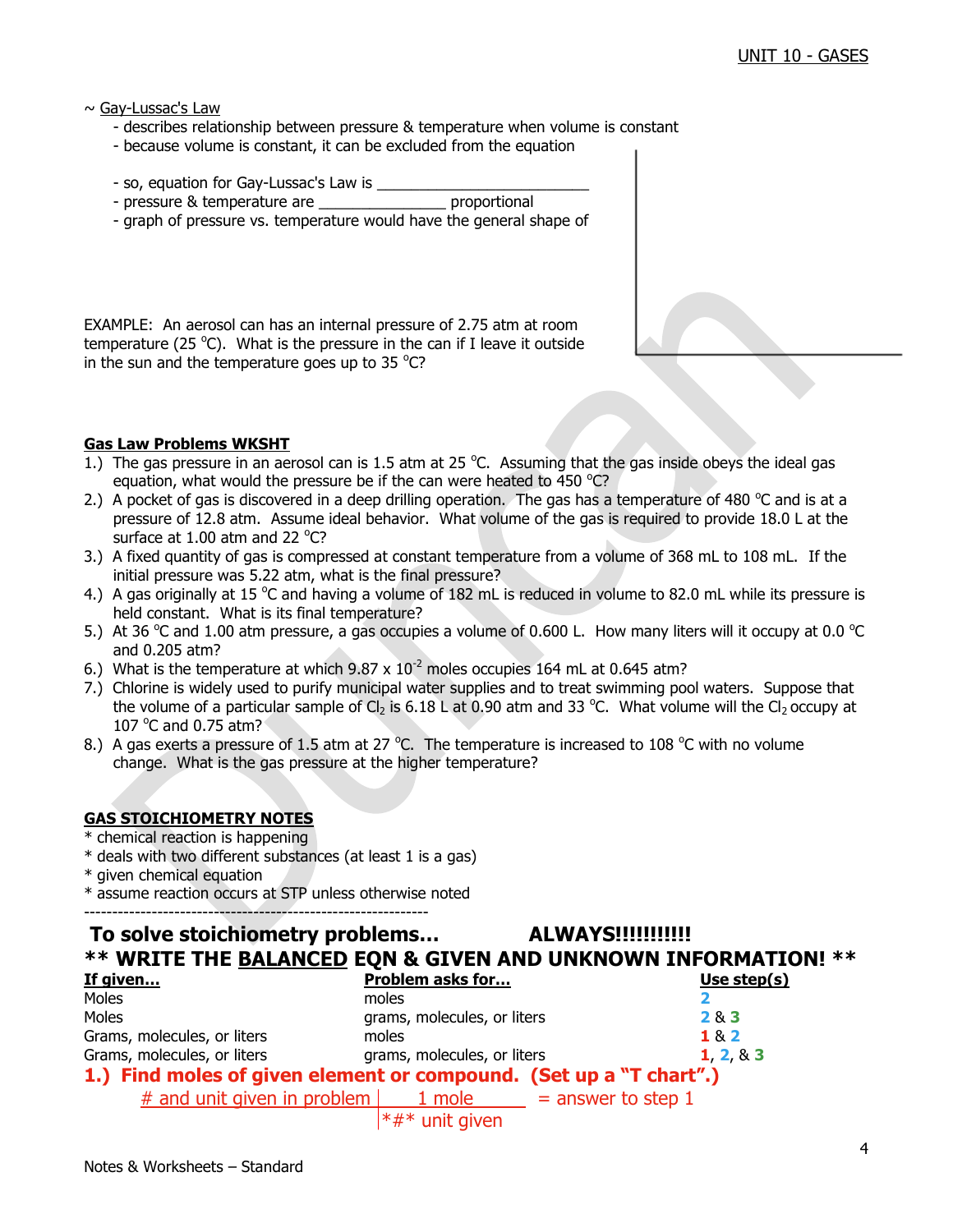$\sim$ If unit given is grams, the  $**$  used should be molar mass from P.T. ~If unit given is molecules, the  $*#*$  used should be 6.022 x  $10^{23}$  $\sim$ If unit given is liters, the  $*#*$  used should be 22.4

# **2.) Use mole ratio (coefficients) from balanced equation. (Set up below.)**  $#$  moles given substance  $= "x$  moles" unknown substance coefficient of given substance coefficient of unknown subst. Then, solve for x. # should be your answer from step 1 or the number of moles given in the problem. **3.) Find answer. (Set up a "T chart".)** "x" moles unknown subst $|(#)$  unknown unit = final answer 1 mole "x" should be your answer from step 2  $\sim$ If the unknown unit is grams, the (#) should be molar mass from PT ~If the unknown unit is molecules, the  $(\#)$  should be 6.022 x  $10^{23}$  $\sim$ If the unknown unit is liters, the (#) should be 22.4 Example  $# 1$ How many Liters of carbon dioxide gas can be produced from the decomposition of 4.50 grams of sodium carbonate?  $Na_2CO_3 \rightarrow Na_2O + CO_2$  (Note: Equation is already balanced.) 4.50 g Na<sub>2</sub>CO<sub>3</sub> 1 mole Na<sub>2</sub>CO<sub>3</sub> = 0.0425 moles Na<sub>2</sub>CO<sub>3</sub> Na: 2 x 23.0 = 46.0  $106 \text{ q Na}_2\text{CO}_3$  C:  $1 \times 12.0 = 12.0 \times 106.0$ O:  $3 \times 16.0 = 48.0$  $0.0425$  moles Na<sub>2</sub>CO<sub>3</sub> = x moles CO<sub>2</sub> x = 0.0425 moles CO<sub>2</sub> 1 1  $0.0425$  moles CO<sub>2</sub> 22.4 L CO<sub>2</sub> = **0.951 L CO<sub>2</sub>**  $1$  mole  $CO<sub>2</sub>$ Example # 2 How many liters of H<sub>2</sub> are needed to react completely with 15.0 L of N<sub>2</sub>?  $N_2 + H_2 \rightarrow NH_3$ Example # 3 How many grams of aluminum are needed to completely react with 16.0 L of oxygen?  $Al + O_2 \rightarrow Al_2O_3$  (Ans: 25.7 g)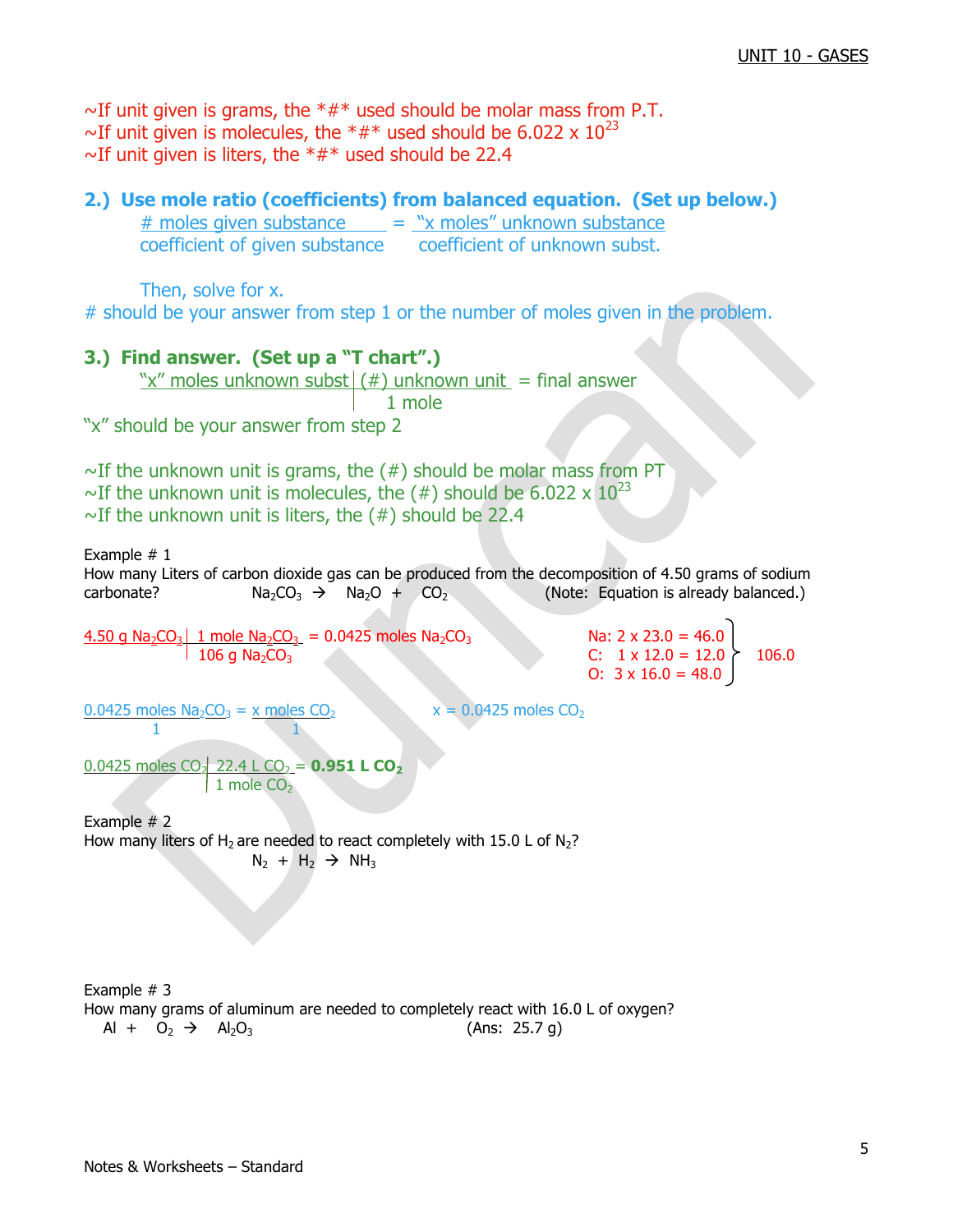## **GAS STOICHIOMETRY (standard conditions) WKSHT.**

## **\*\* assume all reactions in this section occur at STP \*\***

- 1.) How many liters of oxygen can be formed from the decomposition of 2.00 grams of KClO<sub>3</sub>.
- $\_$  KClO<sub>3</sub>  $\rightarrow$   $\_$  KCl +  $\_$  O<sub>2</sub> 2.) How many grams of CaCO<sub>3</sub> are required to produce 6.00 L of CO<sub>2</sub>?
	- $\Box$  CaCO<sub>3</sub>  $\rightarrow$   $\Box$  CaO +  $\Box$  CO<sub>2</sub>
- 3.) Determine the volume of hydrogen gas produced when 0.250 moles of zinc react with excess HCl.  $\angle$  Zn +  $\angle$  HCl  $\rightarrow \angle$  ZnCl<sub>2</sub> +  $\angle$  H<sub>2</sub>
- 4.) How many liters of nitrogen are required to combine with 3.0 L of hydrogen in the following reaction:  $N_2 + N_2 \rightarrow NH_3$
- 5.) How many liters of oxygen are needed to combine with 7.0 liters of propane in the following reaction: \_\_ C3H<sup>8</sup> + \_\_ O<sup>2</sup> \_\_ CO<sup>2</sup> + \_\_ H2O
- $CH_4 + Q_2 \rightarrow CO_2 + P_1$  H<sub>2</sub>O How many liters of  $CO<sub>2</sub>$  are formed from 32.0 grams of CH<sub>4</sub>?
- 7.) How many grams of Na are needed to produce 5.0 L of hydrogen?  $\_$  Na +  $\_$  H<sub>2</sub>O  $\rightarrow$   $\_$  NaOH +  $\_$  H<sub>2</sub>
- 8.) Determine the volume of  $CO<sub>2</sub>$  produced from burning 0.750 moles of C.  $C + C_2 \rightarrow C_2$

## **DALTON'S LAW OF PARTIAL PRESSURES NOTES**

\* DEALS WITH A MIXTURE OF DIFFERENT GASES \*

1.) The sum of the pressures of the individual gases equals the total pressure exerted by the mixture of gases.

$$
P_{\text{TOTAL}} = P_{\text{gas1}} + P_{\text{gas2}} + \dots
$$

EXAMPLE: A mixture of oxygen and nitrogen exerts 1.1 atm of pressure. What is oxygen's partial pressure if the pressure of the nitrogen gas is 0.8 atm?

2.) The pressure of a gas "collected over water" is equal to the atmospheric pressure minus the vapor pressure of the water.  $P_{\text{gas}} = P_{\text{atm}} - P_{\text{water}}$ 

EXAMPLE: A 44.6 mL sample of carbon dioxide is collected over water at 765 mm Hg pressure and 25 °C. What is the vapor pressure of the "dry" gas? (The vapor pressure of water at 25 °C is 23.76 mm Hg. You will have to look up this value on a table or this value must be given to you.)

3.) The partial pressure of a gas is equal to the "mole fraction" multiplied by the total pressure.

 $P_x =$  (moles x) .  $P_{total}$  $P_x''$  = partial pressure of certain gas (total moles)

 $*$  "mole fraction" =  $(moles x)$ (total moles)

EXAMPLE: A mixture of gases contains 2.0 moles of He and 4.0 moles of oxygen. If the mixture exerts a pressure of 801 torr, what is the partial pressure of the oxygen?

## **GRAHAM'S LAW OF EFFUSION NOTES**

\* compares the rates of effusion of different gases

\* lighter gases (lower molar masses) effuse faster than heavier gases (higher molar masses)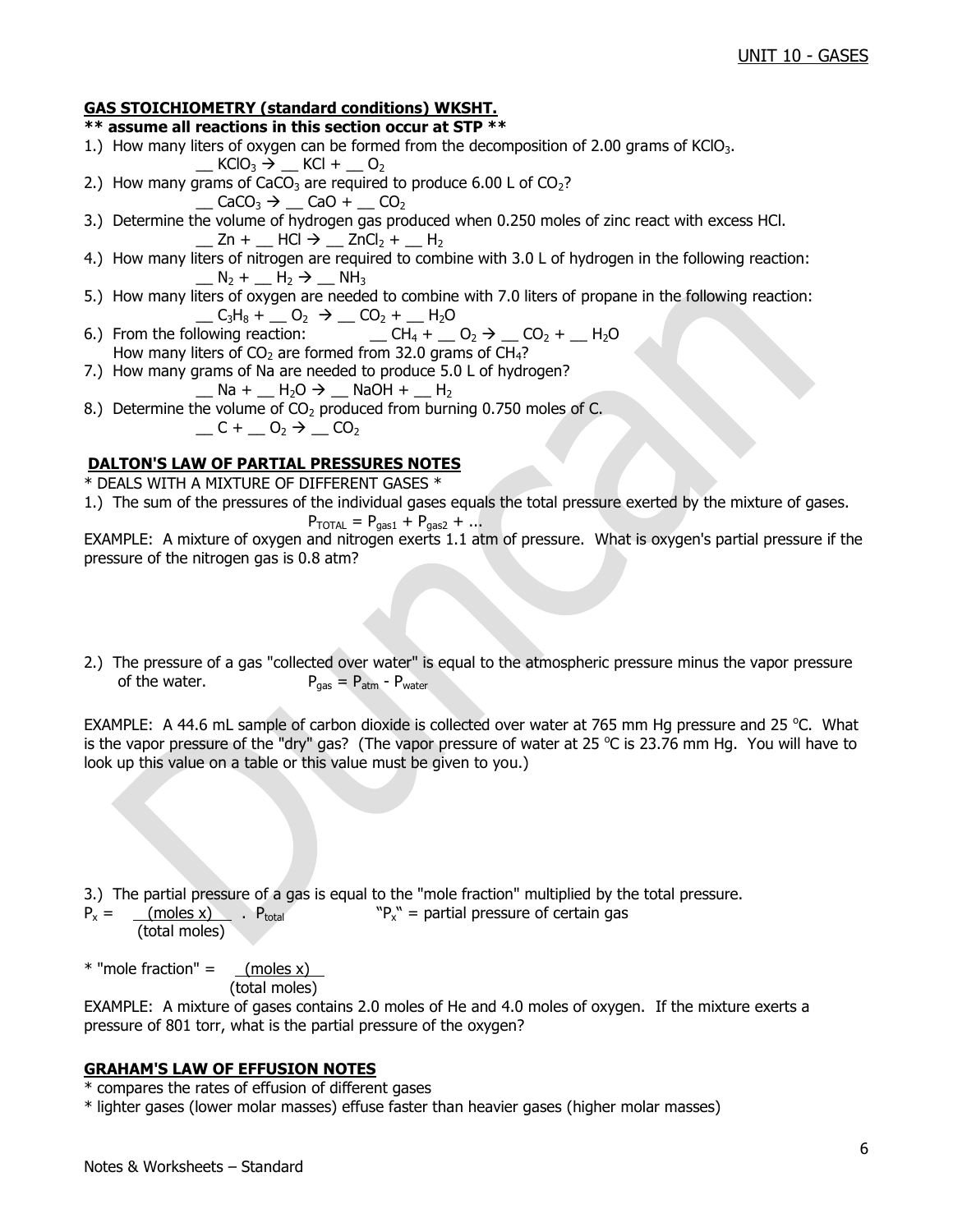| rate A | MM B |
|--------|------|
| rate B | MM A |

the rate of gas A compared to the rate of gas B is equal to the square root of the inverse of the molar masses of the gases

EXAMPLE 1: Compare the rates of effusion for oxygen gas and hydrogen gas.

EXAMPLE 2: An unknown gas effuses 1.18 times faster than  $SO<sub>2</sub>$ . What is the molar mass of the unknown gas?

## **DALTON'S LAW & GRAHAM'S LAW WKSHT.**

- 1.) Determine the partial pressure of each gas in a container with 2.0 moles of  $N_{2}$ , 3.0 moles of  $O_{2}$ , and 7.0 moles of H<sub>2</sub> that has a total pressure of 850 mm Hg. (You will have 3 separate answers for this question.)
- 2.) A mixture of nitrogen and oxygen has a total pressure of 730 mm Hg. If the nitrogen has a partial pressure of 420 mm Hg, find the pressure of the oxygen.
- 3.) At an altitude of 30,000 ft., the total air pressure is only about 450. mm Hg. If the air is 21.0 % oxygen, what is the partial pressure of oxygen at this altitude?
- 4.) A mixture of 3 gases have the following pressures: oxygen = 355 mm Hg, helium = 468 mm Hg, & nitrogen  $=$  560 mm Hg. Find the % of each gas in the mixture.
- 5.) Compare the rate of effusion of CH<sub>4</sub> and CO<sub>2</sub>. (Give answers to # 5, 6, & 7 to 3 SF's.) (Your answers for  $\#$  5, 6, 8, 7 should read " \_\_\_ effuses  $\angle$  times faster than  $\angle$ .")
- 6.) Compare the rate of effusion of helium and nitrogen.
- 7.) How much faster does ammonia ( $NH<sub>3</sub>$ ) effuse than HCl?
- 8.) An unknown gas effuses 4.0 times faster than  $O<sub>2</sub>$ . Find the molar mass of the unknown gas.

## **UNIT 10 REVIEW & PRACTICE WORKSHEET**

- 1.) Convert 122.3 kPa to atm.
- 2.) Convert 94 °C to Kelvins.
- 3.) The volume of a gas at 725 torr is 275 mL. What is the volume of the sample at 950.0 torr?
- 4.) At STP, how many liters of hydrogen gas can be produced from the complete reaction of 27.45 grams of iron with excess  $H_2O$ ?

 $-$  Fe +  $-$  H<sub>2</sub>O  $\rightarrow$   $-$  Fe<sub>3</sub>O<sub>4</sub> +  $-$  H<sub>2</sub>

- 5.) What is the temperature (in  $^{\circ}$ C) of a 1.37 mole sample of carbon monoxide in a 18.3 liter container at 805 mm Hg?
- 6.) A mixture of gases contains 2.50 moles of hydrogen, 3.25 moles of nitrogen, and 1.75 moles of oxygen and the total pressure is 775 torr. What is the partial pressure of the nitrogen?
- 7.) A gas at 47.6  $\degree$ C has a volume of 125 mL. What is the temperature of this sample of gas when its volume is 362 mL?
- 8.) Some rockets are fueled by the reaction of hydrazine (N<sub>2</sub>H<sub>2</sub>) and hydrogen peroxide (H<sub>2</sub>O<sub>2</sub>). How many liters of H<sub>2</sub>O can be produced from the complete reaction of 37.7 liters of  $N_2H_2$ ?

$$
N_2H_2 + M_2O_2 \rightarrow N_2 + M_2O
$$

- 9.) An unknown gas effuses 1.57 times faster than  $N_2O_3$ . What is the molar mass of the unknown gas?
- 10.) The pressure of a gas at 35.6  $\degree$ C is 114.3 kPa. What is the pressure when the temperature drops to  $17.3 °C?$
- 11.) A mixture of three gases (helium, neon, and argon) has a total pressure of 950. torr. If the helium and neon exert a pressure of 255 torr each, what is the partial pressure of the argon?
- 12.) A 21.5 liter sample of gas at 107 kPa of pressure has a temperature of 27.2 °C. What is the pressure of the gas if it is transferred to a 32.6 liter container at 44.1  $^{\circ}$ C?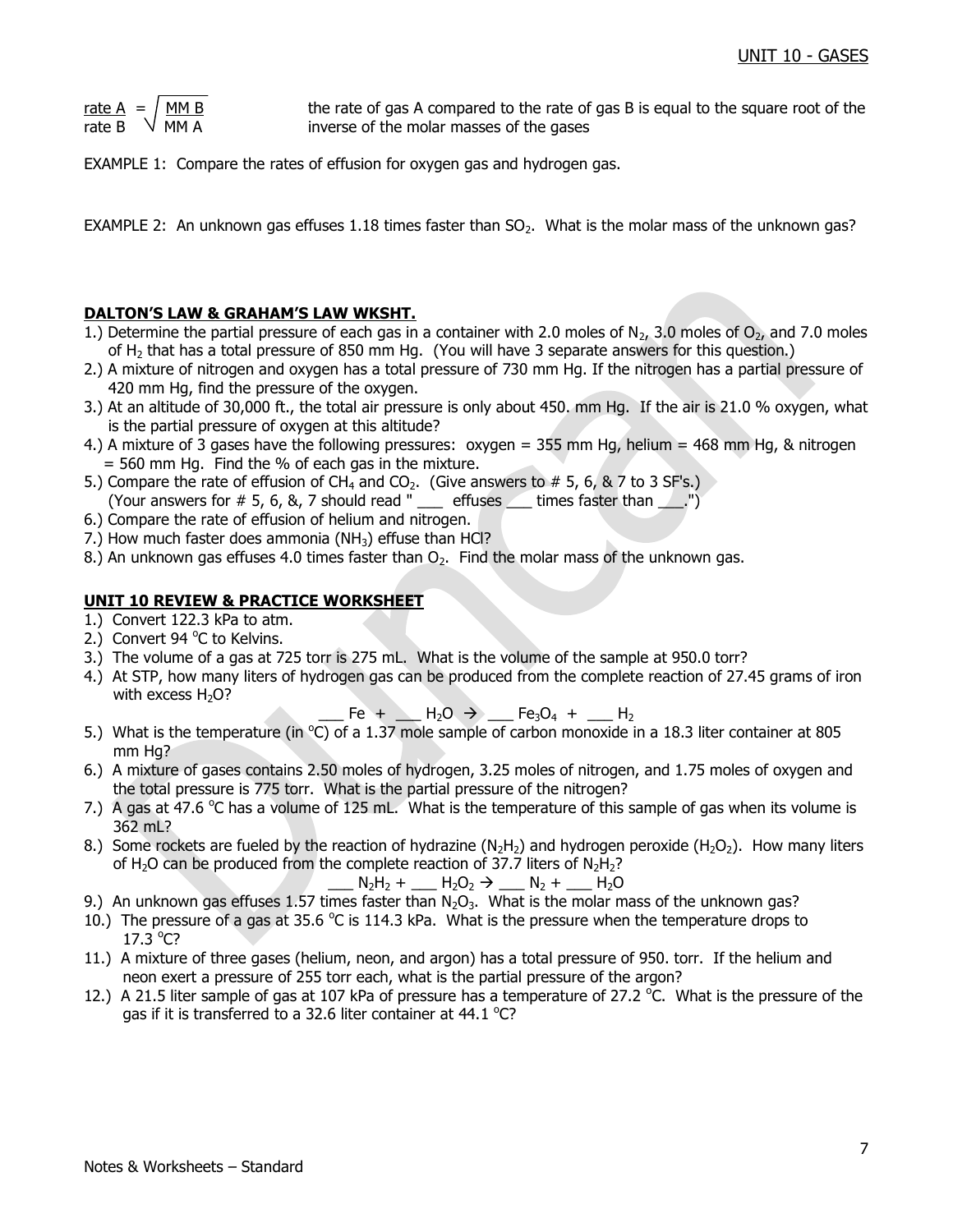## **GASES - A FANTASTIC SUMMARY & REVIEW!**

| Law                      | <b>Ideal Gas Equation</b>                                                            | <b>Combined Gas Law</b>                                                                                                |
|--------------------------|--------------------------------------------------------------------------------------|------------------------------------------------------------------------------------------------------------------------|
| equation                 | $PV = nRT$                                                                           | $P_1 V_1 = P_2 V_2$<br>$\overline{T_1}$ $\overline{T_2}$                                                               |
| explanation              | one gas at one set of conditions                                                     | one gas that is changing conditions                                                                                    |
| when to use it           | when the problem gives 3 of these:<br>P, V, n, T                                     | more than one temperature, pressure, and/or volume in the<br>problem                                                   |
| specific units<br>req'd? | $pressure = atm$ , volume = liters, quantity<br>$(n)$ = moles, temperature = Kelvins | temperature = Kelvins, pressure $&$ volume can be any unit,<br>but must be the same unit on both sides of the equation |

| Law            | <b>Boyle's Law</b>              | <b>Charles' Law</b>                                | <b>Gay-Lussac's Law</b>         |
|----------------|---------------------------------|----------------------------------------------------|---------------------------------|
| equation       | $P_1 V_1 = P_2 V_2$             | $\underline{V}_1 = \underline{V}_2$<br>$T_1$ $T_2$ | $P_1 = P_2$<br>$T_1$ $T_2$      |
| explanation    | pressure & volume are inversely | volume & Kelvin temp of a gas                      | pressure & Kelvin temp of a gas |
|                | proportional;                   | are directly proportional; P is                    | are directly proportional; V is |
|                | temperature is constant         | constant                                           | constant                        |
| when to use it | given 2 difft pressures & 1     | given 2 difft volumes & 1                          | given 2 difft pressures & 1     |
|                | volume or given 2 difft volumes | temperature or given 2 difft                       | temperature or given 2 difft    |
|                | & 1 pressure                    | temperatures & 1 volume                            | temperatures & 1 pressure       |
| specific units | any - but must be the same on   | any unit for volume (same on                       | any unit for pressure (same on  |
| req'd?         | both sides of equation          | both sides), Kelvin temperature                    | both sides), Kelvin temperature |

| Law                      | <b>Dalton's Law</b>                                                                                                        | <b>Dalton's Law</b>                                                                     | <b>Graham's Law</b>                                                                                                |
|--------------------------|----------------------------------------------------------------------------------------------------------------------------|-----------------------------------------------------------------------------------------|--------------------------------------------------------------------------------------------------------------------|
| equation                 | $P_{total} = P_{gas1} + P_{gas2} + $                                                                                       | $P_x =$ (moles x) P <sub>total</sub><br>(total moles)                                   | $rac{\text{rate A}}{\text{rate B}} = \sqrt{\frac{\text{M M B}}{\text{M M A}}}$                                     |
| explanation              | the sum of the pressures of<br>the individual gases in a<br>mixture equals the total<br>pressure exerted by the<br>mixture | amount of a gas in mixture is<br>proportionate to the amount<br>of its partial pressure | rate of gas A compared to the rate<br>of gas B is equal to the square root<br>of the inverse of their molar masses |
| when to use it           | mixture of gases; only<br>pressures given                                                                                  | mixture of gases; moles &<br>total pressure given                                       | when any form of the word<br>"effusion" or "diffusion" is in the<br>problem                                        |
| specific units<br>reg'd? | any- all must have same unit                                                                                               | any- all must have same unit                                                            | no                                                                                                                 |

## **EXTRA UNIT 10 REVIEW WORKSHEET**

- 1.) Convert the following pressure measurements to atmospheres.
	- (A) 151.98 kPa (B) 456 mm Hg (C) 912 torr

- 2.) What are the conditions for gas measurement at STP?
- 3.) The volume of a sample of methane gas measures 350. mL at 27.0  $\degree$ C and 810. mm Hg. What is the volume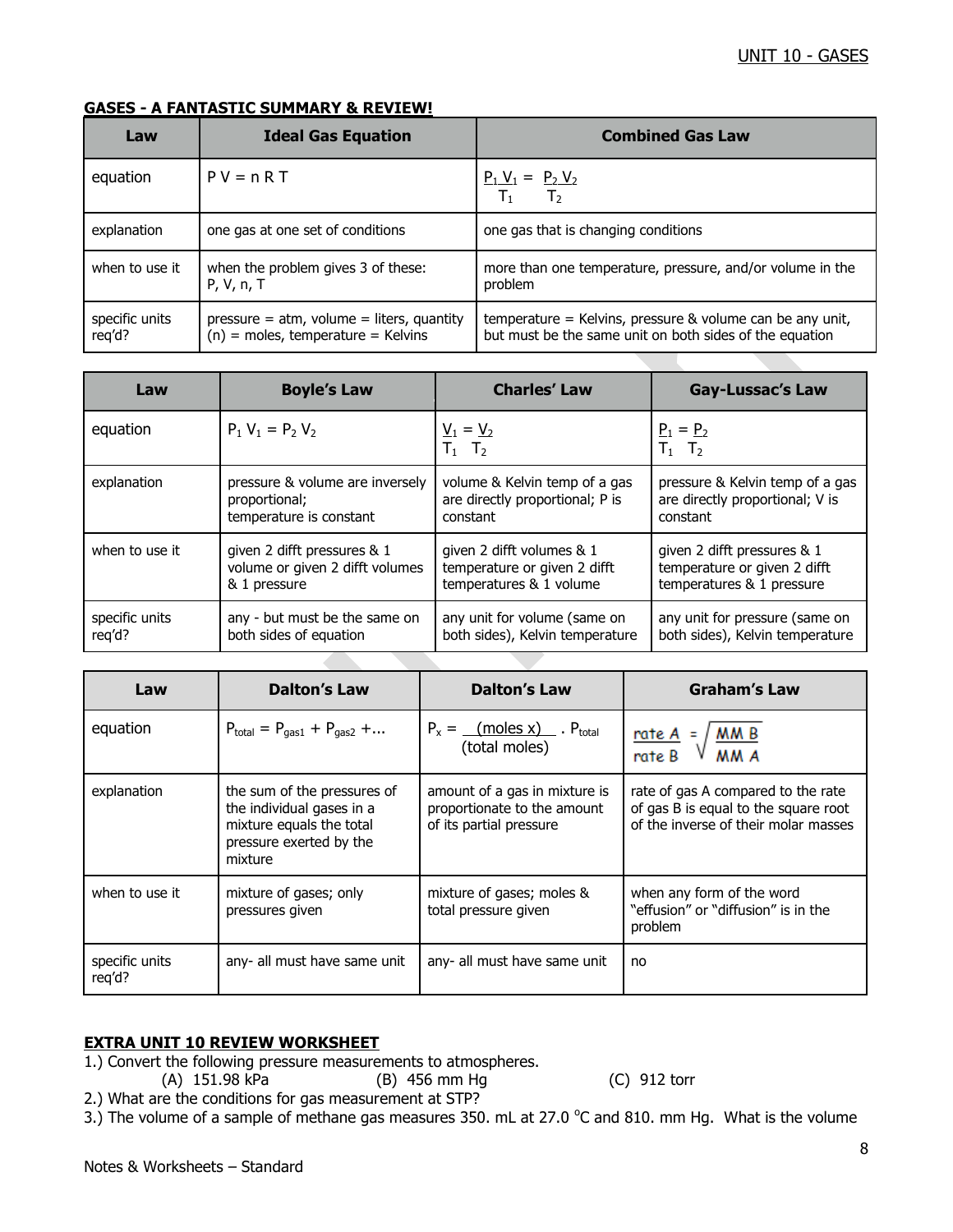(in liters) at -3.0  $\degree$ C and 650. mm Hg pressure?

Ideal Gas Eqn. 1 wksht.

- 4.) How many grams of nitrogen gas are contained in a 32.6 liter container at 34.4  $\degree$ C and 579 torr?
- 5.) A mixture of four gases in a container exerts a total pressure of 955 mm Hg. In this container, there are 4.50 moles of N<sub>2</sub>, 4.25 moles of CO<sub>2</sub>, 2.75 moles of H<sub>2</sub>, and 2.00 moles of O<sub>2</sub>. What is the partial pressure of H<sub>2</sub>?
- 6.) Compare the rates of effusion of carbon dioxide gas and carbon monoxide gas.
- 7.) An unknown gas effuses 1.37 times faster than  $Cl<sub>2</sub>$  gas. What is the molar mass of the unknown gas?
- 8.) Given the following unbalanced reaction: \_\_\_ C<sub>5</sub>H<sub>12</sub> + \_\_ O<sub>2</sub>  $\rightarrow$  \_\_ CO<sub>2</sub> + \_\_ H<sub>2</sub>O How many liters of oxygen are needed to produce 45.7 liters of  $CO<sub>2</sub>$ ?
- 9.) Given the unbalanced equation: Mg +  $O_2 \rightarrow$  MgO How many liters of oxygen gas are required to produce 45.8 grams of magnesium oxide?
- 10.) An aerosol can contains gases under a pressure of 4.50 atm at 20.0 °C. If the can is left on a hot, sandy beach, the pressure of the gases increases to 4.80 atm. What is the temperature on the beach (in  $^{\circ}$ C)?

| waa aas can a mana                                                                          | 1.) 5.1 atm; 2.) 2.4 x $10^{-4}$ moles;                                                                                                                                                                                | 3.) 580 K; 4.) 1.7 L;        |                                                                                                                                            | 5.) 0.92 atm; |                                             | 6.) 0.668 moles |
|---------------------------------------------------------------------------------------------|------------------------------------------------------------------------------------------------------------------------------------------------------------------------------------------------------------------------|------------------------------|--------------------------------------------------------------------------------------------------------------------------------------------|---------------|---------------------------------------------|-----------------|
| Ideal Gas Eqn. 2 wksht.<br>6.) $78.9$ g;<br>12.) 480 g                                      | 1.) 22.4 L; 2.) 0.94 moles;<br>7.) 720. K;                                                                                                                                                                             | 8.) 897 mm Hg;               | 3.) 1.9 atm; 4.) 0.668 moles;<br>9.) 83 g;                                                                                                 |               | 5.) 0.631 atm;<br>10.) 632 kPa;             | 11.) 12 moles;  |
| Gas Law Problems wksht.<br>6.) $13.1 K$ 7.) $9.2 L;$                                        | 1.) 3.6 atm; 2.) 3.59 L or 3.6 L;                                                                                                                                                                                      | 3.) 17.8 atm;<br>8.) 1.9 atm | 4.) 130 K or 130. K;                                                                                                                       |               | 5.) 2.59 L or 2.6 L;                        |                 |
| Gas Stoichiometry wksht.<br>1.) $0.551$ L; 2.) $26.8$ g;<br>7.) 10. g; 8.) $16.8 \text{ L}$ |                                                                                                                                                                                                                        | 3.) 5.60 L; 4.) 1.0 L;       |                                                                                                                                            |               | 5.) $35 \text{ L}$ ; 6.) $44.8 \text{ L}$ ; |                 |
|                                                                                             | Dalton's Law & Graham's Law wksht.<br>1.) $N_2 = 142$ mm Hg, $O_2 = 213$ mm Hg, H <sub>2</sub> = 496 mm Hg<br>4.) $O_2$ = 25.7%, He = 33.8 %, N <sub>2</sub> = 40.5 %<br>6.) He effuses 2.65 times faster than $N_2$ . |                              | 2.) 310 mm Hg 3.) 94.5 mm Hg<br>5.) CH <sub>4</sub> effuses 1.66 times faster than $CO2$ .<br>7.) $NH3$ effuses 1.46 times faster than HCl |               |                                             | 8.) 2.0 g/mole  |
|                                                                                             | Unit 10 Review & Practice wksht.<br>1.) 1.207 atm 2.) 367 K 3.) 210. mL<br>7.) 928 K 8.) 75.3 L 9.) 30.8 g/mole                                                                                                        |                              | 4.) $14.7 \text{ L}$ 5.) $-101 \text{ °C}$ 6.) 336 torr<br>10.) 108 kPa   11.) 440 torr   12.) 74.5 kPa                                    |               |                                             |                 |
| Extra Unit 10 Review wksht.<br>4.) $27.6 g$<br>7.) 37.8 g/mole                              | 1.) (A) 1.5003 atm (B) 0.600 atm (C) 1.20 atm<br>5.) $H_2 = 195$ mm $Hg$<br>8.) 73.1 L                                                                                                                                 | 9.) 12.8 L                   | 2.) $0^{\circ}$ C (or 273 K) & 1 atm 3.) 0.393 L<br>6.) CO effuses 1.25 times faster than $CO2$ .<br>10.) 40.0 °C                          |               |                                             |                 |
|                                                                                             |                                                                                                                                                                                                                        |                              |                                                                                                                                            |               |                                             |                 |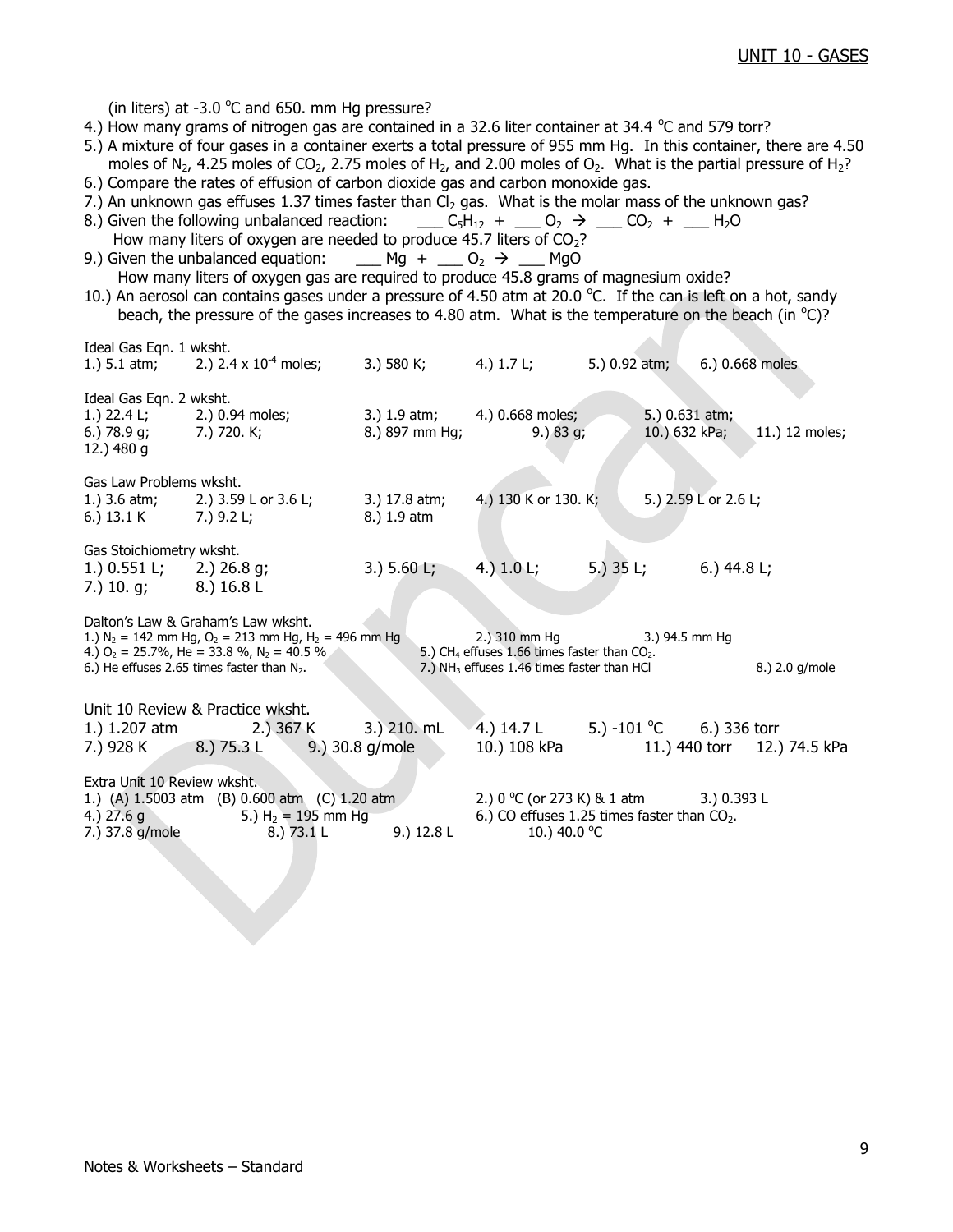## **DETERMINING MOLAR MASS USING THE IDEAL GAS EQUATION LAB**

## DISCUSSION & OBJECTIVE

Gases are one of the major products and/or reactants in many chemical reactions. Of all the states of matter, gases are the most affected by changes in temperature and pressure. The method of collecting the gas also affects the pressure of the gas. The relationship between the density of a gas and the pressure and temperature at which it is collected can be used to determine the molecular weight of the gas.

This lab activity will use the Ideal Gas Equation to experimentally determine the molar mass of a common gas butane. Since real gases do not behave ideally at room temperature, the results will be expected to vary from the calculated molar mass. The idea of a dry gas versus one collected over water will also be involved. MATERIALS

butane lighter, large container, large graduated cylinder, thermometer, balance SAFETY PRECAUTIONS

## basic safety precautions apply; **Do not try to ignite the gas after collecting it!** PROCEDURE

- 1. Immerse the lighter completely in water. Then use a paper towel to dry the lighter as best as possible. Then weigh the butane lighter to the nearest hundredth of a gram. Record this value in the data table.
- 2. Fill the container about two-thirds to three-fourths full with water.
- 3. Place the graduated cylinder in the container and fill it with water also. Invert the cylinder and keep the opening of the cylinder under the surface of the water to prevent any water from leaving the cylinder. (You should not have any air bubbles at the top of the graduated cylinder.)
- 4. Check the lighter to be certain it is open as much as possible to allow gas to escape rapidly.
- 5. Place the top of the lighter up into the opening of the cylinder and depress the striker to allow the gas to bubble up into the cylinder. (Butane is not very flammable under water!)
- 6. Allow the gas to escape until about 250 mL of gas are collected. Quickly read the volume of the gas because butane is more soluble in water than most hydrocarbons. Record this volume.
- 7. Dry the lighter **completely** and weigh it again. Record this value.
- 8. Read the temperature of the water to the nearest tenth of a degree. Record this temperature.
- 9. Your instructor will provide you with the barometric pressure reading.

## DATA TABLE

| Dry gas pressure measurement in atm                 | atm       |
|-----------------------------------------------------|-----------|
| Pressure of the "dry" gas                           | mm Hq     |
| Vapor pressure of water at certain temperature *    | mm Hg     |
| Barometric pressure conversion $(1$ inch = 25.4 mm) | mm Hq     |
| Barometric pressure                                 | inches Hg |
| Temperature measurement in Kelvins                  | К         |
| Temperature of the water (and gas)                  | $\Omega$  |
| Volume measurement in Liters                        |           |
| Volume of gas collected                             | mL        |
| <b>Mass of gas collected</b>                        |           |
| Mass of the lighter after collecting gas            |           |
| Mass of the lighter before collecting gas           |           |

\* See table of water vapor pressures on next page.

#### CALCULATIONS

The ideal gas equation is  $P V = n R T$ where P = pressure, V = volume,  $n =$  moles, R = ideal gas constant, and T = temperature.